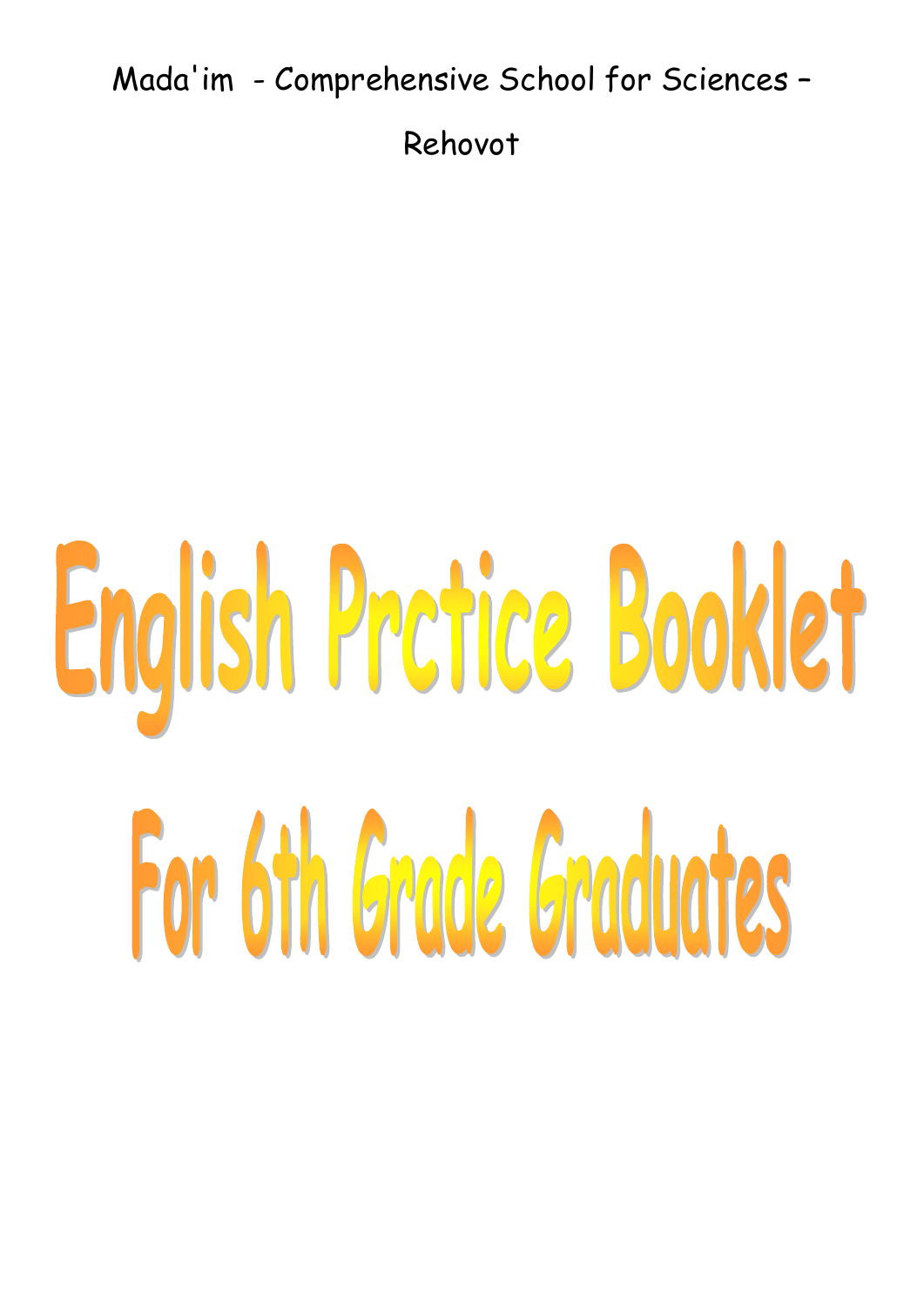## (Part 1 - Grammar Exercises)

A). Fill in the words in the correct column.



- B). Change from Singular to Plural.
- ball balls
- $1. \text{ bus}$  -
- 2. knife \_\_\_\_\_\_\_\_\_\_
- $3.$  toy -
- 4. mouse \_\_\_\_\_\_\_\_\_\_
- 5. cake \_\_\_\_\_\_\_\_\_\_
- 6.  $fly -$
- 7. woman \_\_\_\_\_\_\_\_\_\_
- 8. witch <u>\_\_\_\_\_\_\_\_</u>
- 9. class \_\_\_\_\_\_\_\_\_\_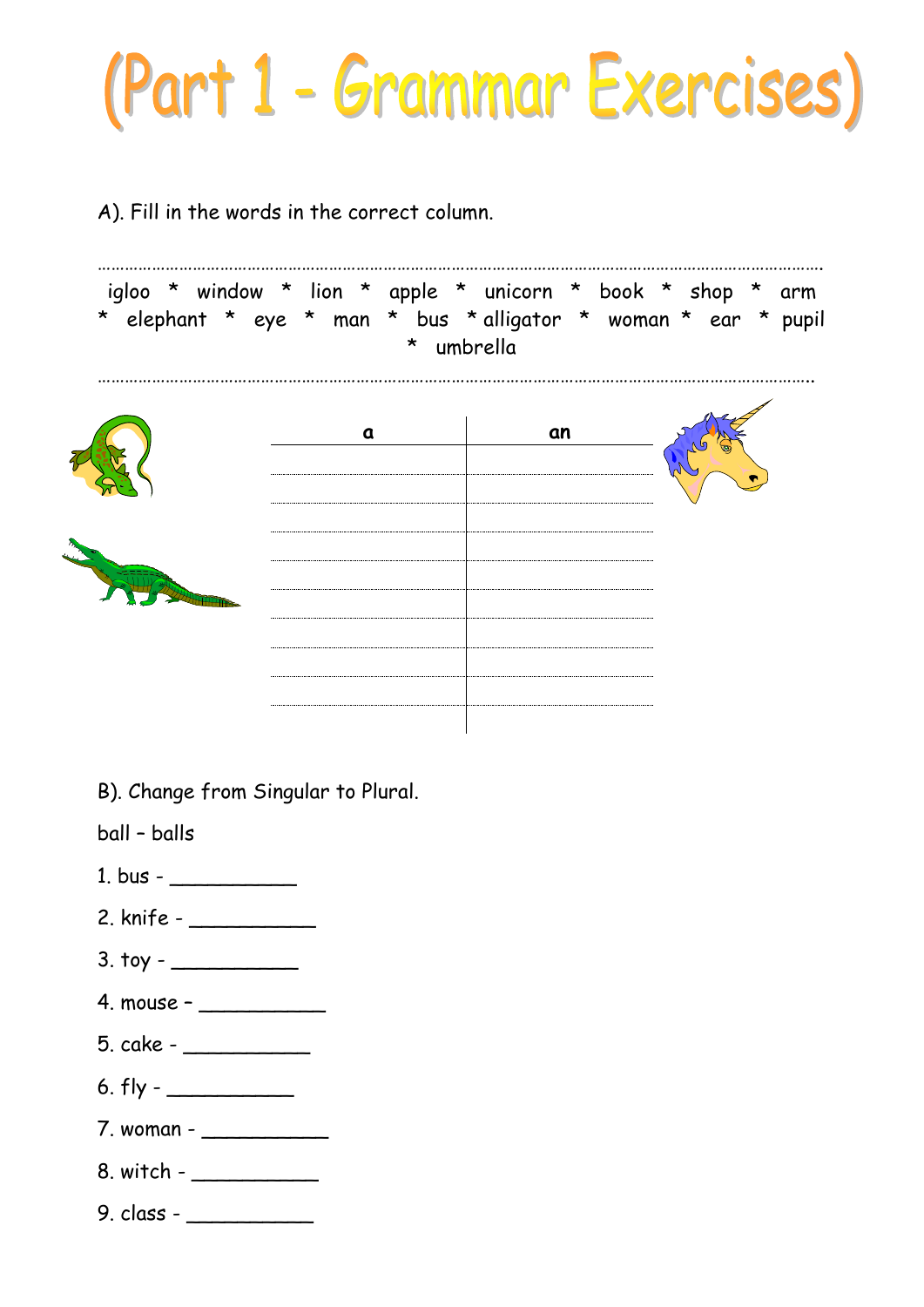10. teacher - \_\_\_\_\_\_\_\_\_\_

A). Fill in the table.

| Pronouns       | Verb be: am, is, are | <b>Hebrew</b> |
|----------------|----------------------|---------------|
| He             |                      |               |
|                |                      |               |
|                |                      |               |
| They<br>She    |                      |               |
| We             |                      |               |
| I <sub>t</sub> |                      |               |
| You            |                      |               |

B). Translate the words.

your \_\_\_\_\_ their  $\_\_$  $my \tightharpoonup$ his  $\_\_$ our \_\_\_\_\_ its \_\_\_\_\_  $her \n\overline{\n\qquad \qquad }$ 

C). Fill in the sentences with am, is, are.

1. They \_\_\_\_\_ at home.

2. He \_\_\_\_\_ a tall man.

3. I \_\_\_\_\_\_\_ at the supermarket.

4. Tom \_\_\_\_\_ in his room.

5. A lion and a tiger \_\_\_\_\_ animals.

6. We \_\_\_\_\_ best friends.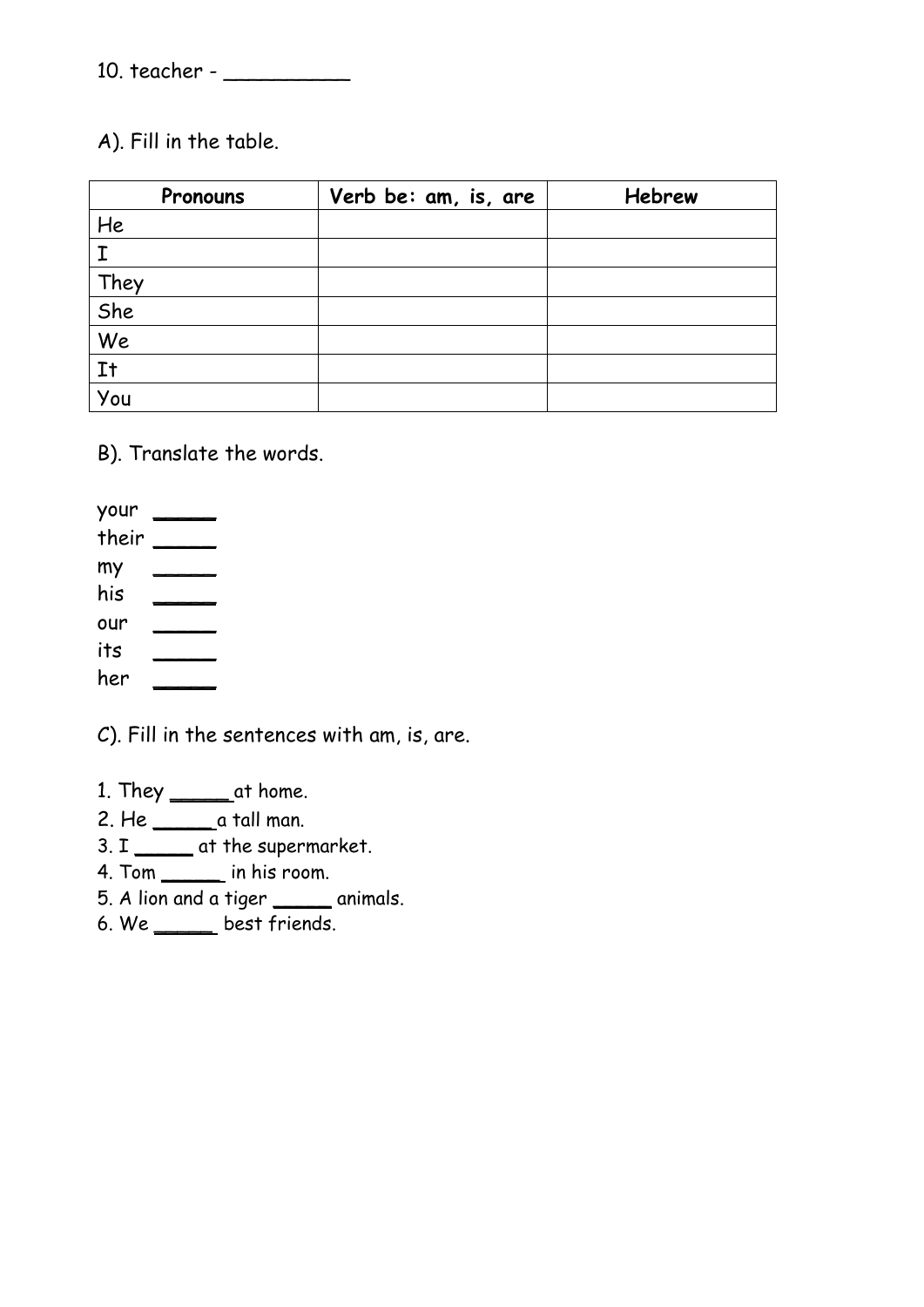#### **Pronouns and Verb Be**

Fill in the correct Pronoun: **you, he, she, it, we, they**.

- 1. David = he
- 2. bag =  $\frac{1}{2}$
- 3. boys and girls  $=$
- 4. Anat and I = \_\_\_\_\_\_\_\_
- 5. pens =  $\frac{1}{2}$
- 6. kangaroo = \_\_\_\_\_\_\_\_
- 7. Dor and  $Gal =$
- $8. Avi =$
- 9. the teacher  $=$
- 10. door = \_\_\_\_\_\_\_\_
- B). Fill in **am, is, are** in the correct sentence.
- 1. The clever boy \_\_\_\_\_\_ in school.
- 2. The flowers on the table \_\_\_\_\_ beautiful.
- 3. Ben and I \_\_\_\_\_\_ good students.
- 4. The gray cat \_\_\_\_\_ in the house.
- $5. I$  \_\_\_\_\_\_ at the party.
- 6. The shirts I bought \_\_\_\_\_ blue.
- 7. Sara \_\_\_\_\_ a nice girl.
- 8. My father \_\_\_\_\_\_ a doctor.
- 9. The teachers \_\_\_\_\_ in class.
- 10. The girls \_\_\_\_\_ happy.





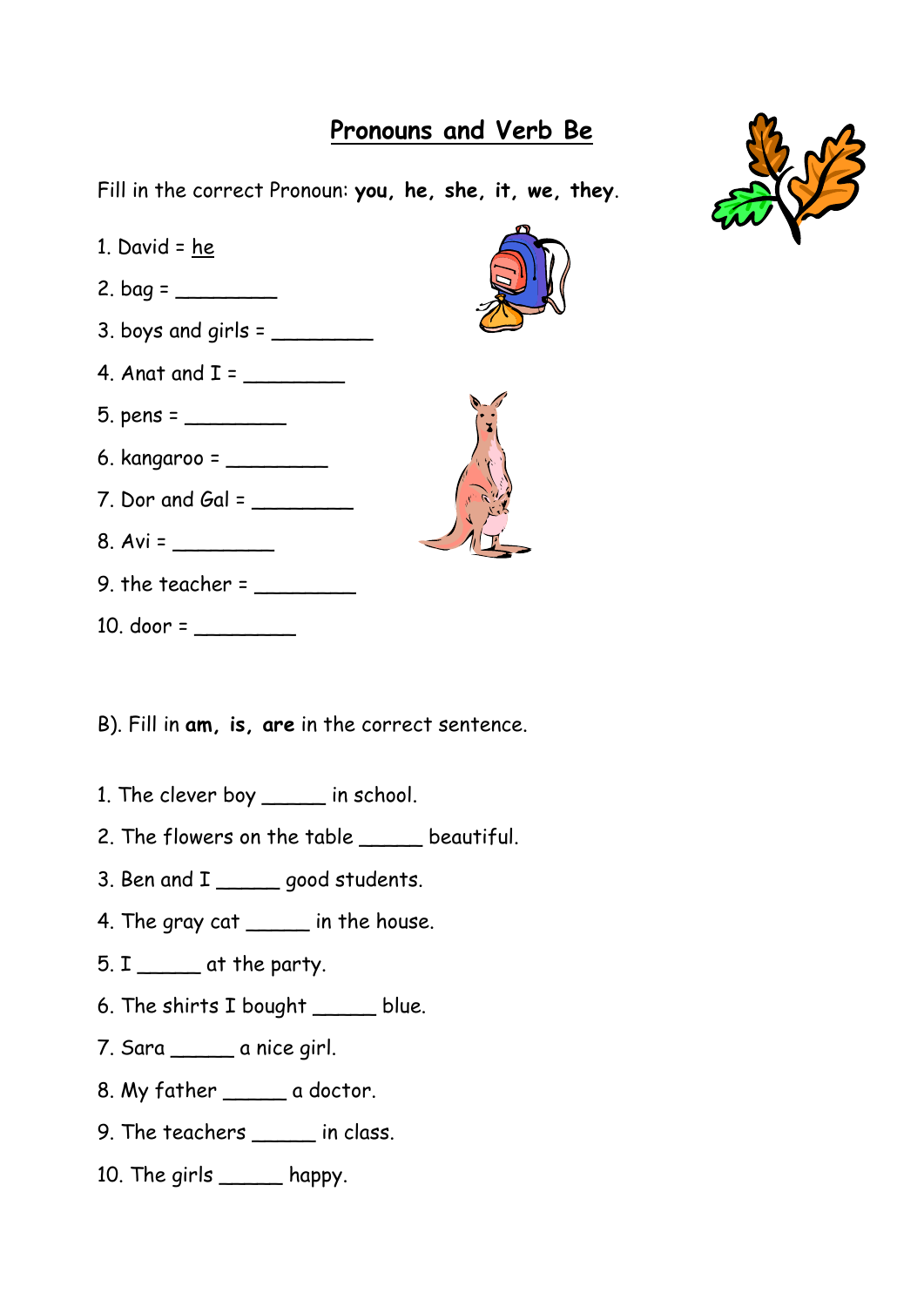Fill in *have / has* in the sentences.



Fill in either **This is** or **That is**.

| 1. | $\equiv$ a bag. |  |
|----|-----------------|--|
| 2. | a bus.          |  |
| 3. | $\equiv$ a boy. |  |
| 4. | $\equiv$ a pen. |  |

 $\overline{\phantom{0}}$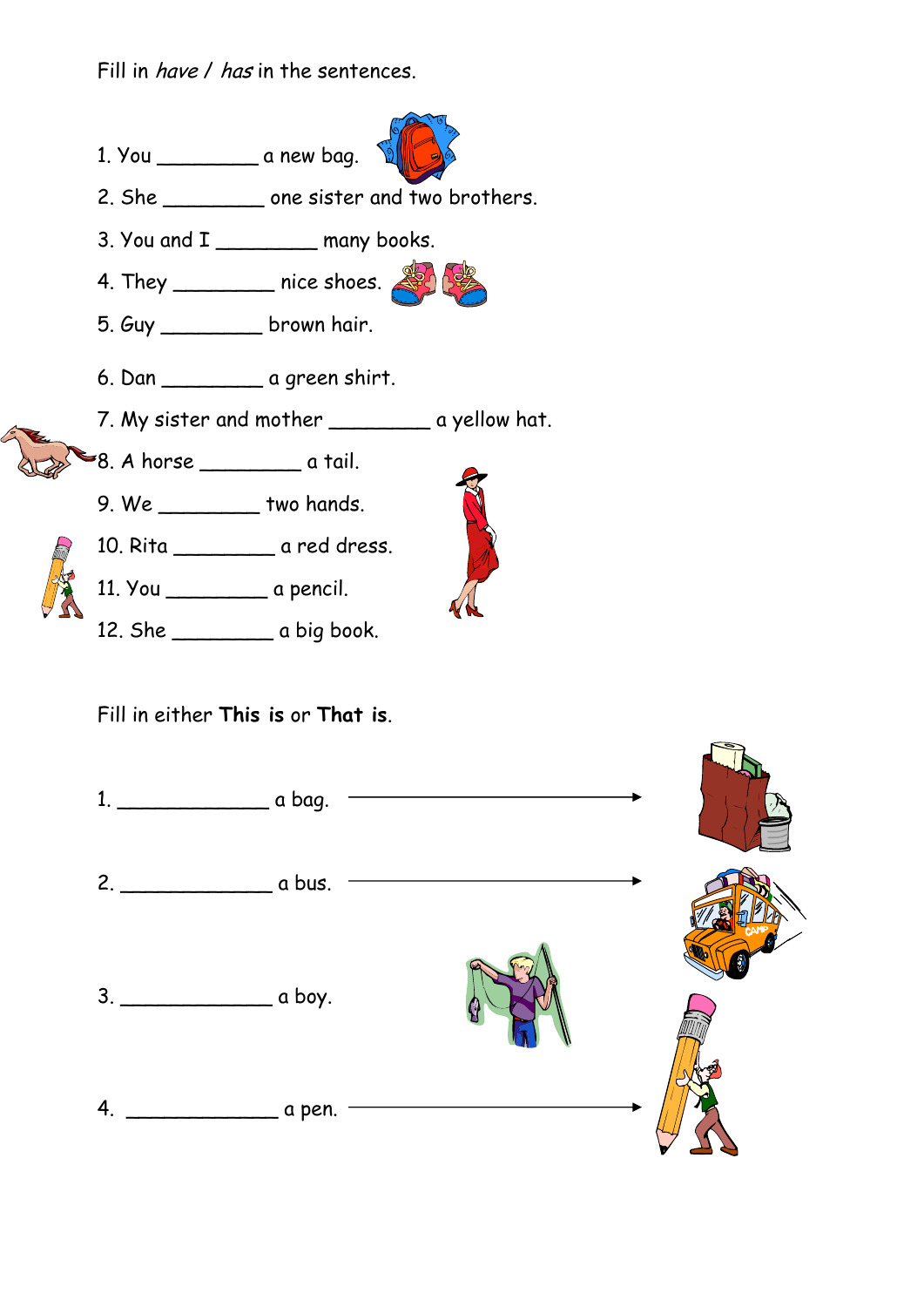

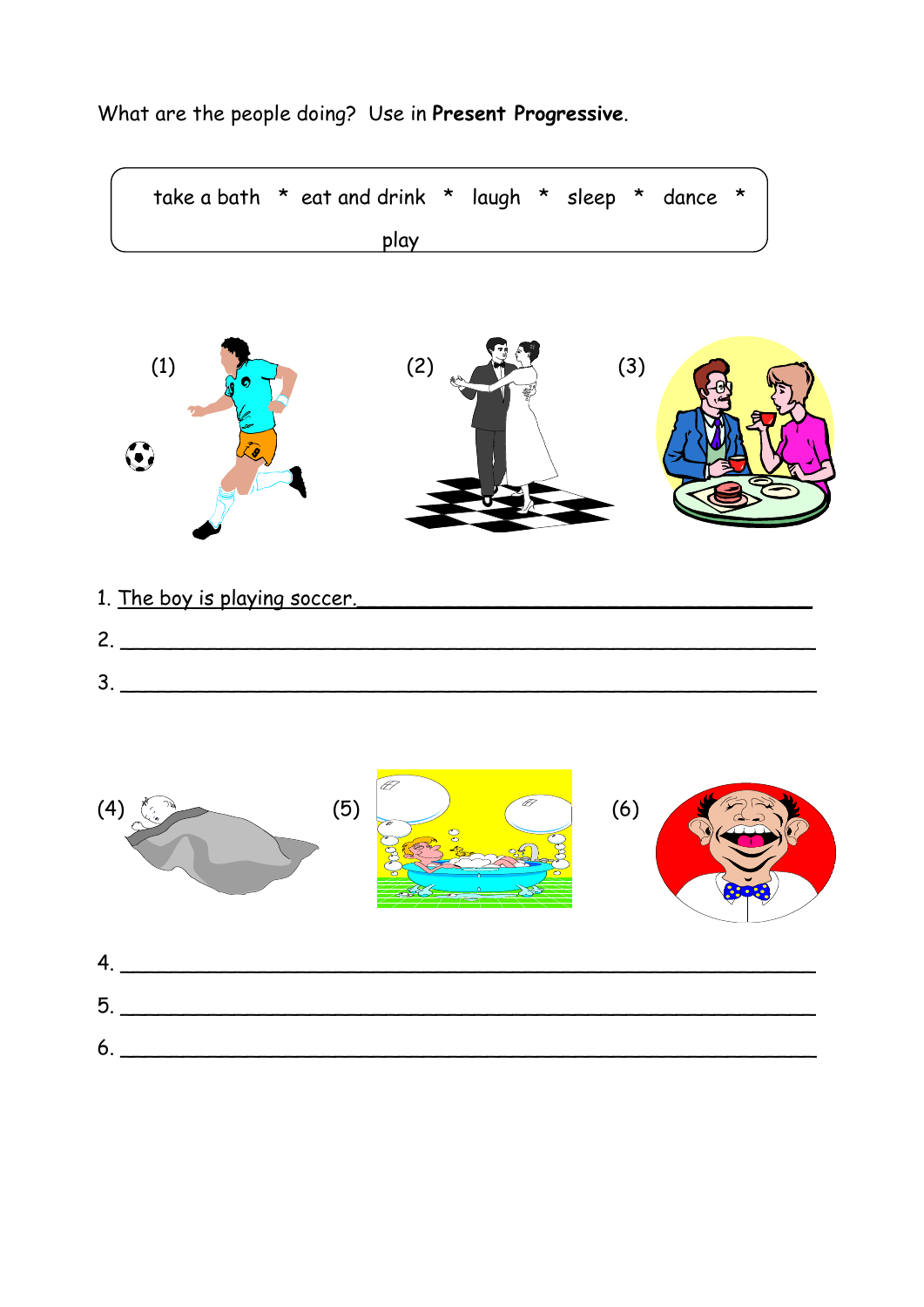#### **Present Simple**

#### Fill in the correct form of the verb.

- 1. We \_\_\_\_\_\_\_\_\_\_ (study) many subjects in school.
- 2. Dafna often \_\_\_\_\_\_\_\_\_\_\_(catch) a cold after she \_\_\_\_\_\_\_\_\_\_(take) a shower.
- 3. Oren always \_\_\_\_\_\_\_\_\_\_\_\_\_\_(try) to do his best after the teacher \_\_\_\_\_\_\_\_\_\_\_\_
- (speak) to him.
- 4. I \_\_\_\_\_\_\_\_\_\_\_\_\_\_ (brush) my teeth after I \_\_\_\_\_\_\_\_\_\_\_\_\_ (eat) sweets.
- 5. Ronen only \_\_\_\_\_\_\_\_\_\_\_\_ (like) to play computer games with his friends.

\_\_\_\_\_\_\_\_\_\_\_\_\_\_\_\_\_\_\_\_\_\_\_\_\_\_\_\_\_\_\_\_\_\_\_\_\_\_\_\_\_\_\_\_\_\_\_\_\_\_\_\_\_\_\_\_\_\_\_\_

\_\_\_\_\_\_\_\_\_\_\_\_\_\_\_\_\_\_\_\_\_\_\_\_\_\_\_\_\_\_\_\_\_\_\_\_\_\_\_\_\_\_\_\_\_\_\_\_\_\_\_\_\_\_\_\_\_\_\_\_

\_\_\_\_\_\_\_\_\_\_\_\_\_\_\_\_\_\_\_\_\_\_\_\_\_\_\_\_\_\_\_\_\_\_\_\_\_\_\_\_\_\_\_\_\_\_\_\_\_\_\_\_\_\_\_\_\_\_\_\_

\_\_\_\_\_\_\_\_\_\_\_\_\_\_\_\_\_\_\_\_\_\_\_\_\_\_\_\_\_\_\_\_\_\_\_\_\_\_\_\_\_\_\_\_\_\_\_\_\_\_\_\_\_\_\_\_\_\_\_\_

\_\_\_\_\_\_\_\_\_\_\_\_\_\_\_\_\_\_\_\_\_\_\_\_\_\_\_\_\_\_\_\_\_\_\_\_\_\_\_\_\_\_\_\_\_\_\_\_\_\_\_\_\_\_\_\_\_\_\_\_

\_\_\_\_\_\_\_\_\_\_\_\_\_\_\_\_\_\_\_\_\_\_\_\_\_\_\_\_\_\_\_\_\_\_\_\_\_\_\_\_\_\_\_\_\_\_\_\_\_\_\_\_\_\_\_\_\_\_\_\_

\_\_\_\_\_\_\_\_\_\_\_\_\_\_\_\_\_\_\_\_\_\_\_\_\_\_\_\_\_\_\_\_\_\_\_\_\_\_\_\_\_\_\_\_\_\_\_\_\_\_\_\_\_\_\_\_\_\_\_\_

\_\_\_\_\_\_\_\_\_\_\_\_\_\_\_\_\_\_\_\_\_\_\_\_\_\_\_\_\_\_\_\_\_\_\_\_\_\_\_\_\_\_\_\_\_\_\_\_\_\_\_\_\_\_\_\_\_\_\_\_

\_\_\_\_\_\_\_\_\_\_\_\_\_\_\_\_\_\_\_\_\_\_\_\_\_\_\_\_\_\_\_\_\_\_\_\_\_\_\_\_\_\_\_\_\_\_\_\_\_\_\_\_\_\_\_\_\_\_\_\_

 $\overline{\phantom{a}}$ 

#### Change the sentences to the negative form (don't / doesn't).

1. We sleep in the afternoon. (in the morning)

2. Robert likes scary movies. (action)

3. My friends drink a lot of fruit juice. (coffee)

4. Their dog barks every night. (morning)

5. Dina speaks French. (English)

#### Change the sentences to Yes / No questions.

1. Children drink a lot of milk.

2. I usually go to school by bus.

3. My parents read a newspaper every day.

4. We take many trips together.

5. She speaks two different languages.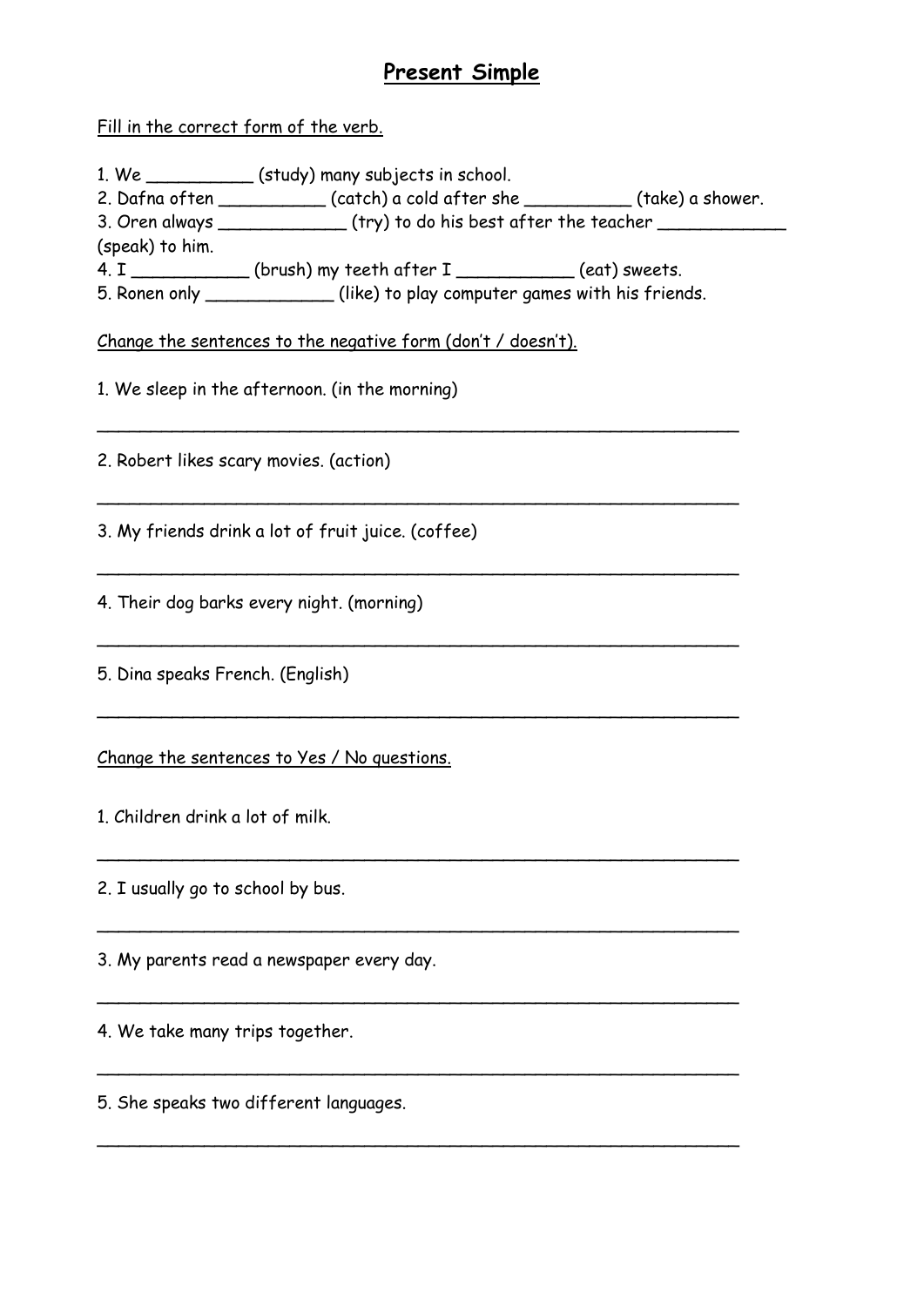

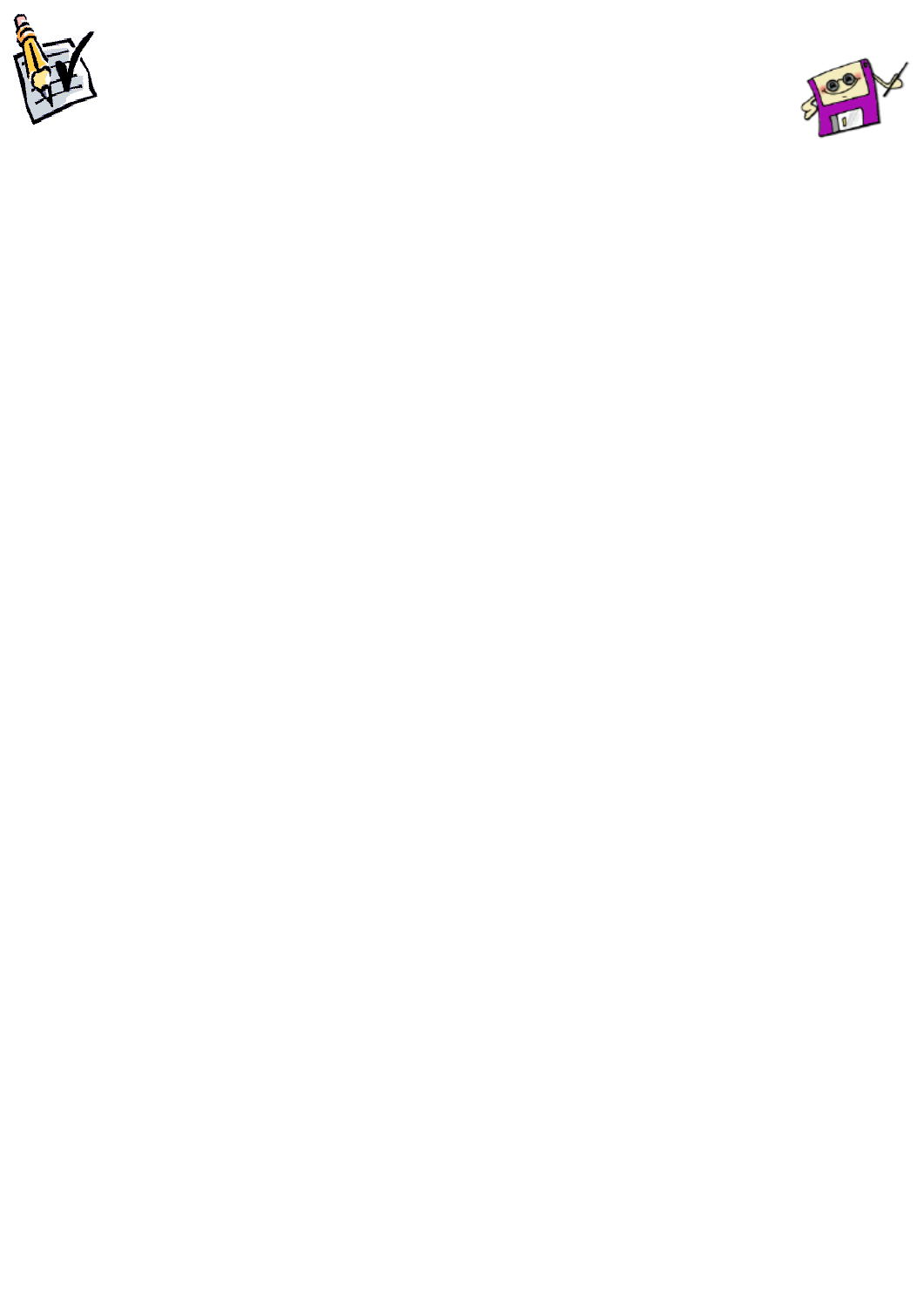#### Change the sentences into the Present Simple negative and question form.

| 1. I walk to the park every day.                                                                                                                                                                                                                                                                                                                                                                                                                                                                                                                                                    |
|-------------------------------------------------------------------------------------------------------------------------------------------------------------------------------------------------------------------------------------------------------------------------------------------------------------------------------------------------------------------------------------------------------------------------------------------------------------------------------------------------------------------------------------------------------------------------------------|
|                                                                                                                                                                                                                                                                                                                                                                                                                                                                                                                                                                                     |
| 2. You play football every Saturday.                                                                                                                                                                                                                                                                                                                                                                                                                                                                                                                                                |
| $\left( 2\right)$ $\qquad$                                                                                                                                                                                                                                                                                                                                                                                                                                                                                                                                                          |
| 3. She washes the dishes all the time.                                                                                                                                                                                                                                                                                                                                                                                                                                                                                                                                              |
| $\left( 2\right) \begin{array}{c} \begin{array}{c} \begin{array}{c} \end{array}\\ \begin{array}{c} \end{array}\\ \begin{array}{c} \end{array}\\ \begin{array}{c} \end{array}\\ \begin{array}{c} \end{array}\\ \begin{array}{c} \end{array}\\ \begin{array}{c} \end{array}\\ \begin{array}{c} \end{array}\\ \begin{array}{c} \end{array}\\ \begin{array}{c} \end{array}\\ \begin{array}{c} \end{array}\\ \begin{array}{c} \end{array}\\ \begin{array}{c} \end{array}\\ \begin{array}{c} \end{array}\\ \begin{array}{c} \end{array}\\ \begin{array}{c} \end{array}\\ \begin{array}{c$ |
| 4. He studies at the university.                                                                                                                                                                                                                                                                                                                                                                                                                                                                                                                                                    |
| $(2)$ $\overline{\phantom{a}}$                                                                                                                                                                                                                                                                                                                                                                                                                                                                                                                                                      |
| 5. Mr. Andrew teaches well.                                                                                                                                                                                                                                                                                                                                                                                                                                                                                                                                                         |
| $\left( \mathbf{r}\right) =\frac{1}{\left( \mathbf{r}\right) ^{2}}\left( \mathbf{r}\right) ^{2}\left( \mathbf{r}\right) ^{2}\left( \mathbf{r}\right)$                                                                                                                                                                                                                                                                                                                                                                                                                               |
| 6. We bake wonderful cakes.                                                                                                                                                                                                                                                                                                                                                                                                                                                                                                                                                         |
| $(2)$ $\overline{\phantom{a}}$                                                                                                                                                                                                                                                                                                                                                                                                                                                                                                                                                      |
| 7. I do my homework in the morning.                                                                                                                                                                                                                                                                                                                                                                                                                                                                                                                                                 |
| $\left(2\right)$                                                                                                                                                                                                                                                                                                                                                                                                                                                                                                                                                                    |
| 8. Lily goes to a piano lesson on Sunday.                                                                                                                                                                                                                                                                                                                                                                                                                                                                                                                                           |
| $\left( 2\right)$ $\qquad$                                                                                                                                                                                                                                                                                                                                                                                                                                                                                                                                                          |
| 9. She likes to eat pizza.                                                                                                                                                                                                                                                                                                                                                                                                                                                                                                                                                          |
| $\left( 2\right) \fbox{---}$                                                                                                                                                                                                                                                                                                                                                                                                                                                                                                                                                        |
| 10. Or takes the bus to school.                                                                                                                                                                                                                                                                                                                                                                                                                                                                                                                                                     |
| $(2)$ $\overline{\phantom{a}}$                                                                                                                                                                                                                                                                                                                                                                                                                                                                                                                                                      |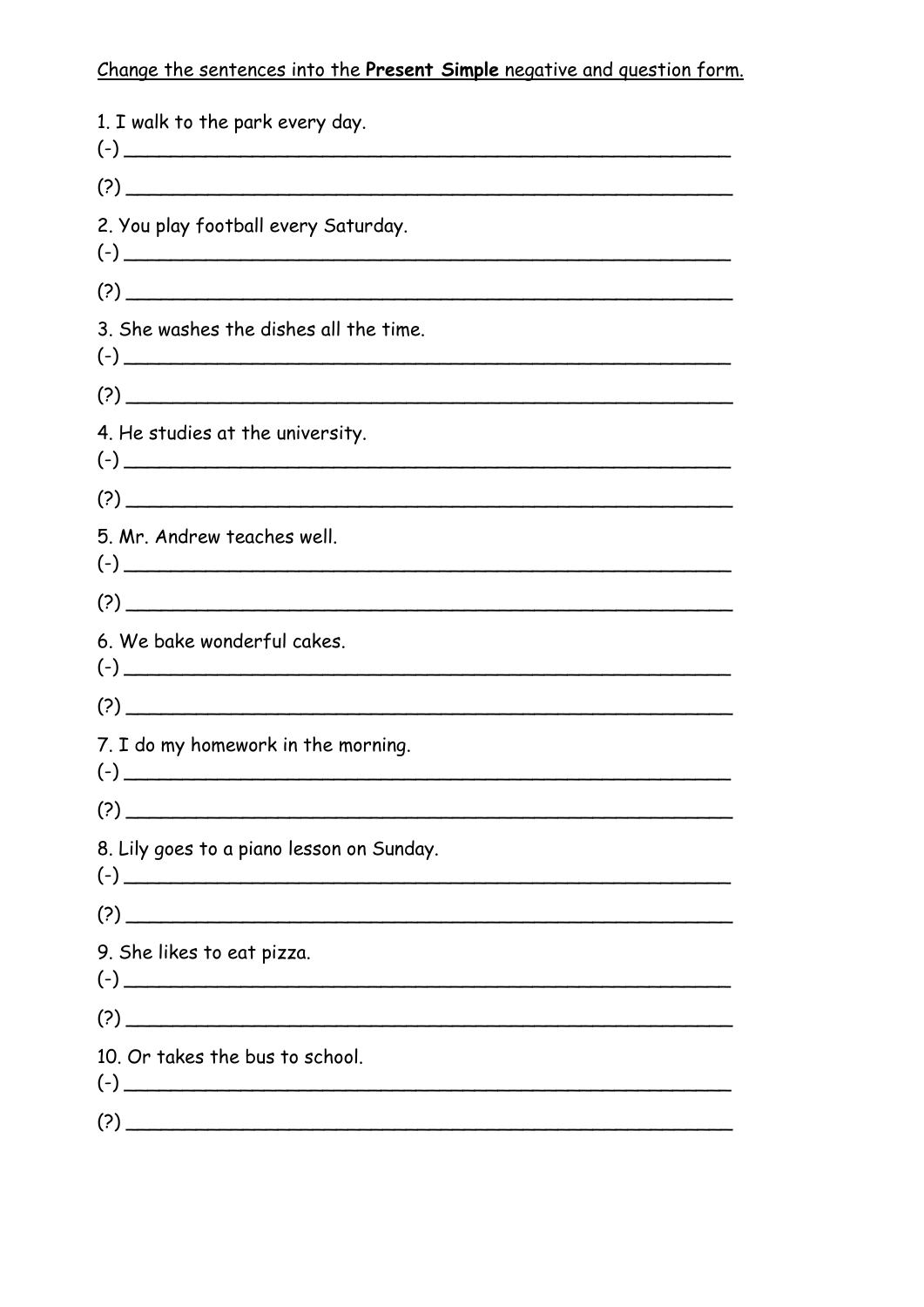#### WRITE FACTS ABOUT WHAT THE PEOPLE USUALLY DO (Present Simple)



WHAT IS HAPPENING IN THE PICTURE? (Present Progressive)



 $1.$  $2.$  $\mathbf{4}$ .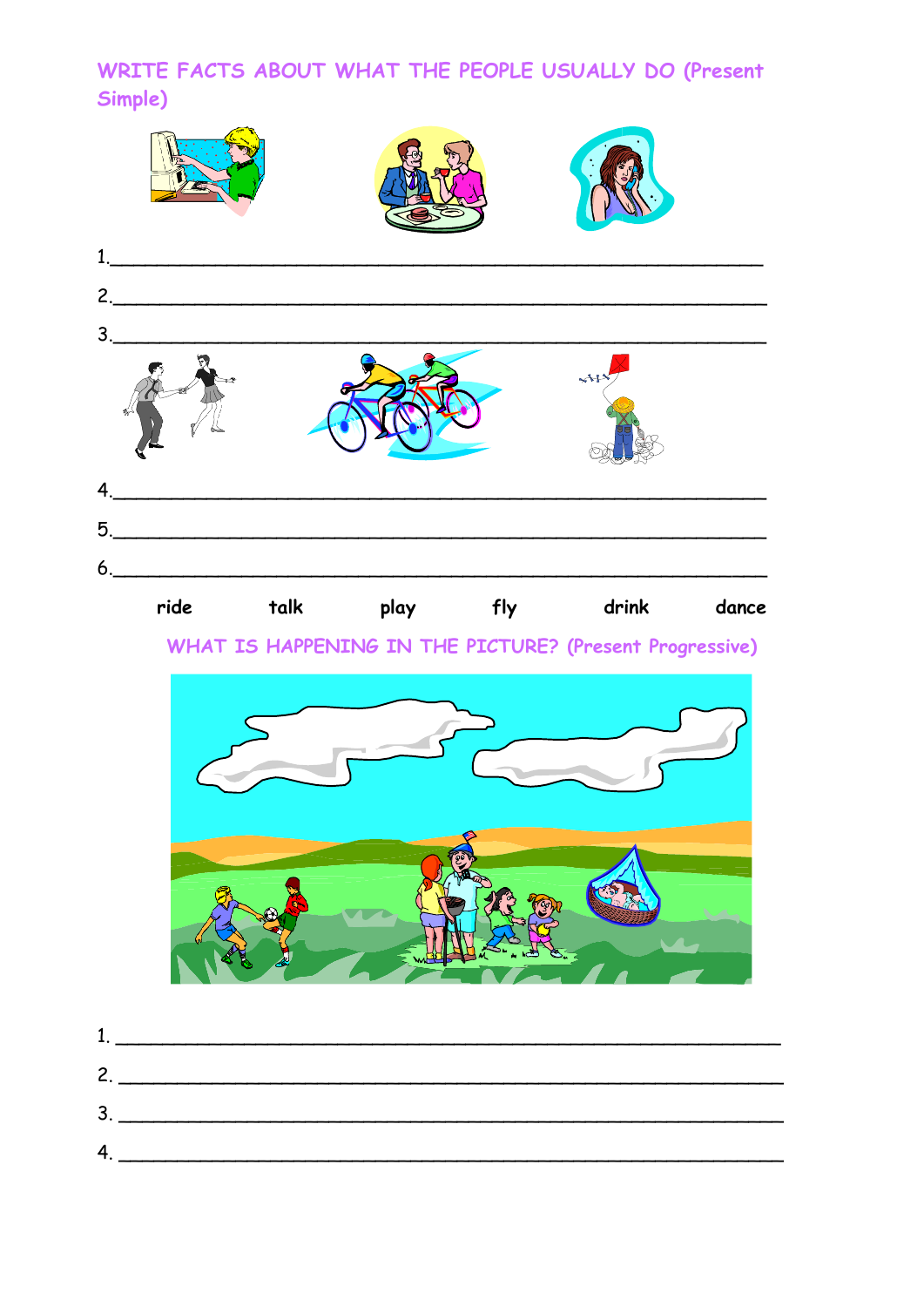#### **Grammar Practice**

Fill in **Do** or **Does** and answer the questions.

- 1. \_\_\_\_\_ you speak English?
- 2. \_\_\_\_\_ your best friend call you every day?
- 3. Justin Timberlake live in Israel?

\_\_\_\_\_\_\_\_\_\_\_\_\_\_\_\_\_\_\_\_\_\_\_\_\_\_\_\_

\_\_\_\_\_\_\_\_\_\_\_\_\_\_\_\_\_\_\_\_\_\_\_\_\_\_\_\_

\_\_\_\_\_\_\_\_\_\_\_\_\_\_\_\_\_\_\_\_\_\_\_\_\_\_\_\_

\_\_\_\_\_\_\_\_\_\_\_\_\_\_\_\_\_\_\_\_\_\_\_\_\_\_\_\_

\_\_\_\_\_\_\_\_\_\_\_\_\_\_\_\_\_\_\_\_\_\_\_\_\_\_\_\_

- 4. \_\_\_\_\_ people in France speak English?
- 5. \_\_\_\_\_ your mother clean your room?

#### Fill in **don't** or **doesn't.**

- 1. Our teacher \_\_\_\_\_\_\_\_\_\_\_\_ give us too many tests.
- 2. Your friend \_\_\_\_\_\_\_\_\_\_\_ forget your birthday.
- 3. You \_\_\_\_\_\_\_\_\_\_ speak Chinese.
- 4. The dog \_\_\_\_\_\_\_\_\_\_ like cats.
- 5. Dana and Tal \_\_\_\_\_\_\_\_\_\_ eat chicken.
- Fill in **Am / Is / Are** and answer the questions.
- 1. \_\_\_\_\_\_ I your English teacher?
- 2. \_\_\_\_\_ you tired of watching T.V.?

\_\_\_\_\_\_\_\_\_\_\_\_\_\_\_\_\_\_\_\_\_\_\_\_\_\_\_\_

\_\_\_\_\_\_\_\_\_\_\_\_\_\_\_\_\_\_\_\_\_\_\_\_\_\_\_\_

\_\_\_\_\_\_\_\_\_\_\_\_\_\_\_\_\_\_\_\_\_\_\_\_\_\_\_\_

\_\_\_\_\_\_\_\_\_\_\_\_\_\_\_\_\_\_\_\_\_\_\_\_\_\_\_\_

\_\_\_\_\_\_\_\_\_\_\_\_\_\_\_\_\_\_\_\_\_\_\_\_\_\_\_\_

- 3. \_\_\_\_\_ your pen in your hand?
- 4. \_\_\_\_\_ elephants smart?
- 5. \_\_\_\_\_ your name Mor?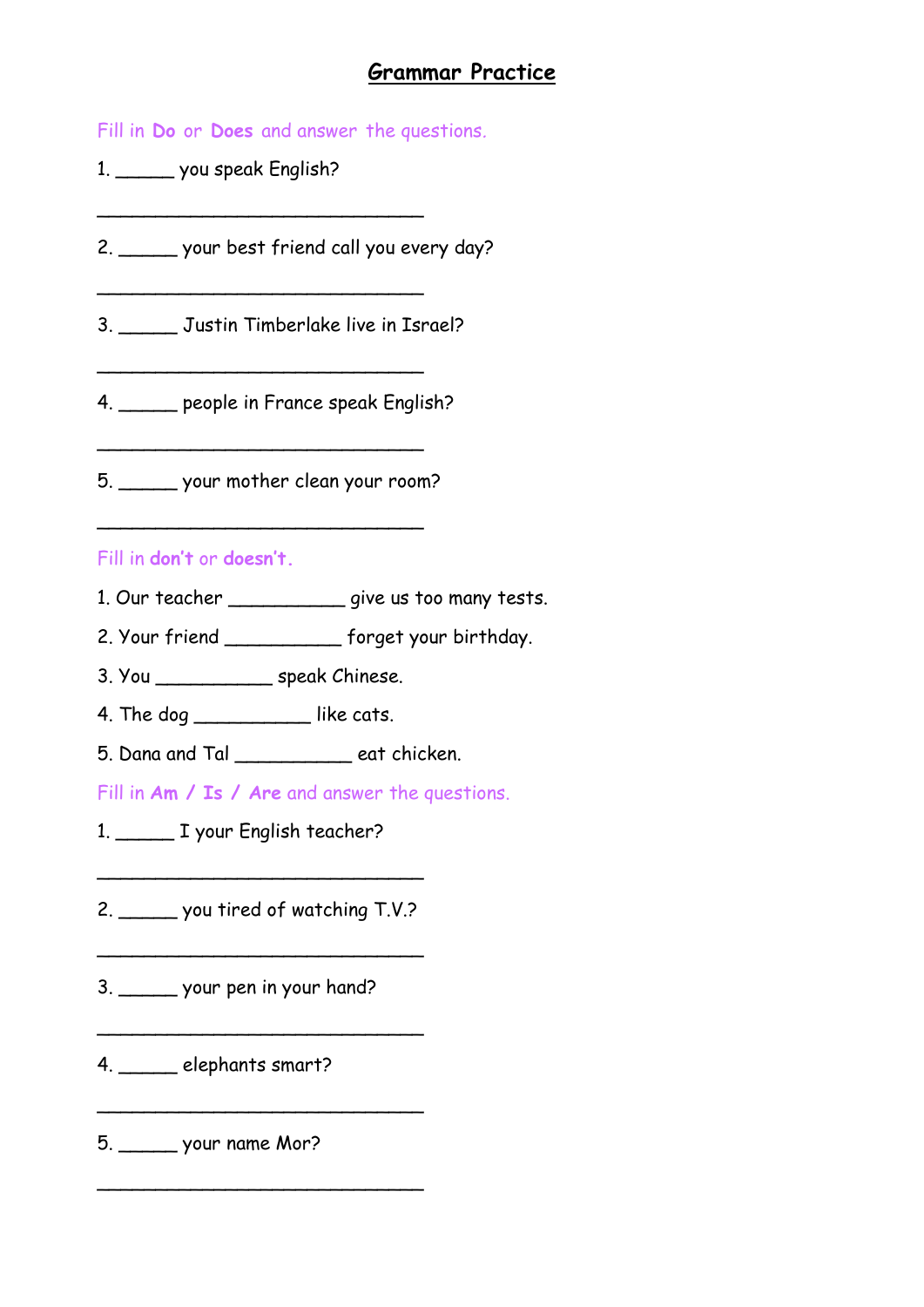Fill in the verbs in Present Tense.

**Erez:** Dan, **1.** \_\_\_\_\_\_\_\_ you want to play basketball with Ron later?

**Dan:** Yes, I **2.** \_\_\_\_\_\_\_\_\_\_. But, **3.** \_\_\_\_\_\_\_\_\_\_ he **4.** \_\_\_\_\_\_\_\_\_ (like)

to play basketball? **5.** \_\_\_\_\_\_\_\_\_\_ he good at the game? I don't want to

play with someone that **6.** \_\_\_\_\_\_\_\_\_\_\_ (not know) know how to play.

**Erez:** Don't worry, he **7.** \_\_\_\_\_\_\_\_\_\_\_ (know) what he's doing. Actually, he

\_\_\_\_\_\_\_ (be) very good.



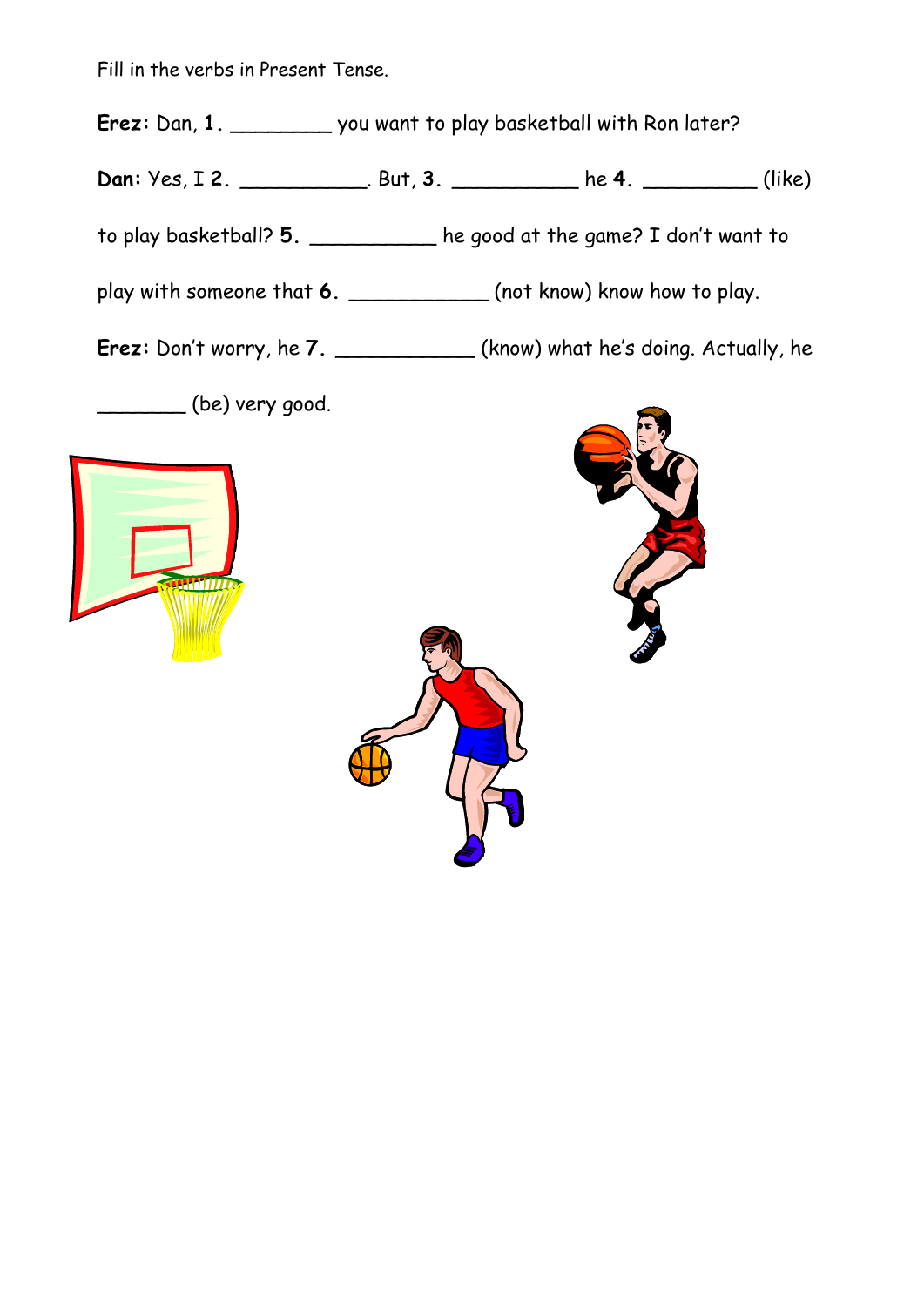#### Ask questions with **Do / Does / Am / Is / Are.**

- 1. \_\_\_\_\_ you angry with me?
- 2. \_\_\_\_\_ a mouse bigger than a dog?
- 3. \_\_\_\_\_ you know how to read English?
- 4. \_\_\_\_\_\_ I your math teacher?
- 5. \_\_\_\_\_ people noisy in the movies?
- 6. \_\_\_\_\_ a cat play with a mouse?
- 7. \_\_\_\_\_ Beyonce your favorite singer?
- 8. \_\_\_\_\_ a good student study?
- 9. \_\_\_\_\_ you watch Spanish shows on T.V.?
- 10. \_\_\_\_\_\_\_ computers fun?
- 11. \_\_\_\_\_ animals talk?
- 12. \_\_\_\_\_ you want to get a hundred on your tests?
- 13. \_\_\_\_\_ everyone O.K.?
- 14. \_\_\_\_\_ your sneakers too big on you?
- 15. anyone hear me?
- Fill in **Present Simple** or **Present Progressive**.
- 1. You  $\sqrt{3}$  (study) at the moment.
- 2. A doctor \_\_\_\_\_\_\_\_\_\_\_\_ (check) sick people.
- 3. The animals  $\frac{1}{2}$  (live) in a zoo.
- 4. Look! The ball \_\_\_\_\_\_\_\_\_\_\_ (go) inside the basket.
- 5. An airplane \_\_\_\_\_\_\_\_\_\_\_\_ (fly) in the sky and a car \_\_\_\_\_\_\_\_\_\_\_ (drive) on the
- street.
- 6. I usually \_\_\_\_\_\_\_\_\_\_\_ (take out) the garbage.
- 7. The people \_\_\_\_\_\_\_\_\_\_\_\_\_(dance) right now.
- 8. My brother \_\_\_\_\_\_\_\_\_\_\_ (clean) his room.
- 9. I \_\_\_\_\_\_\_\_\_\_\_\_\_ (sit) on a chair and \_\_\_\_\_\_\_\_\_\_\_\_\_ (do) my homework now.
- 10. Babies \_\_\_\_\_\_\_\_\_\_\_\_ (cry) when they are hungry.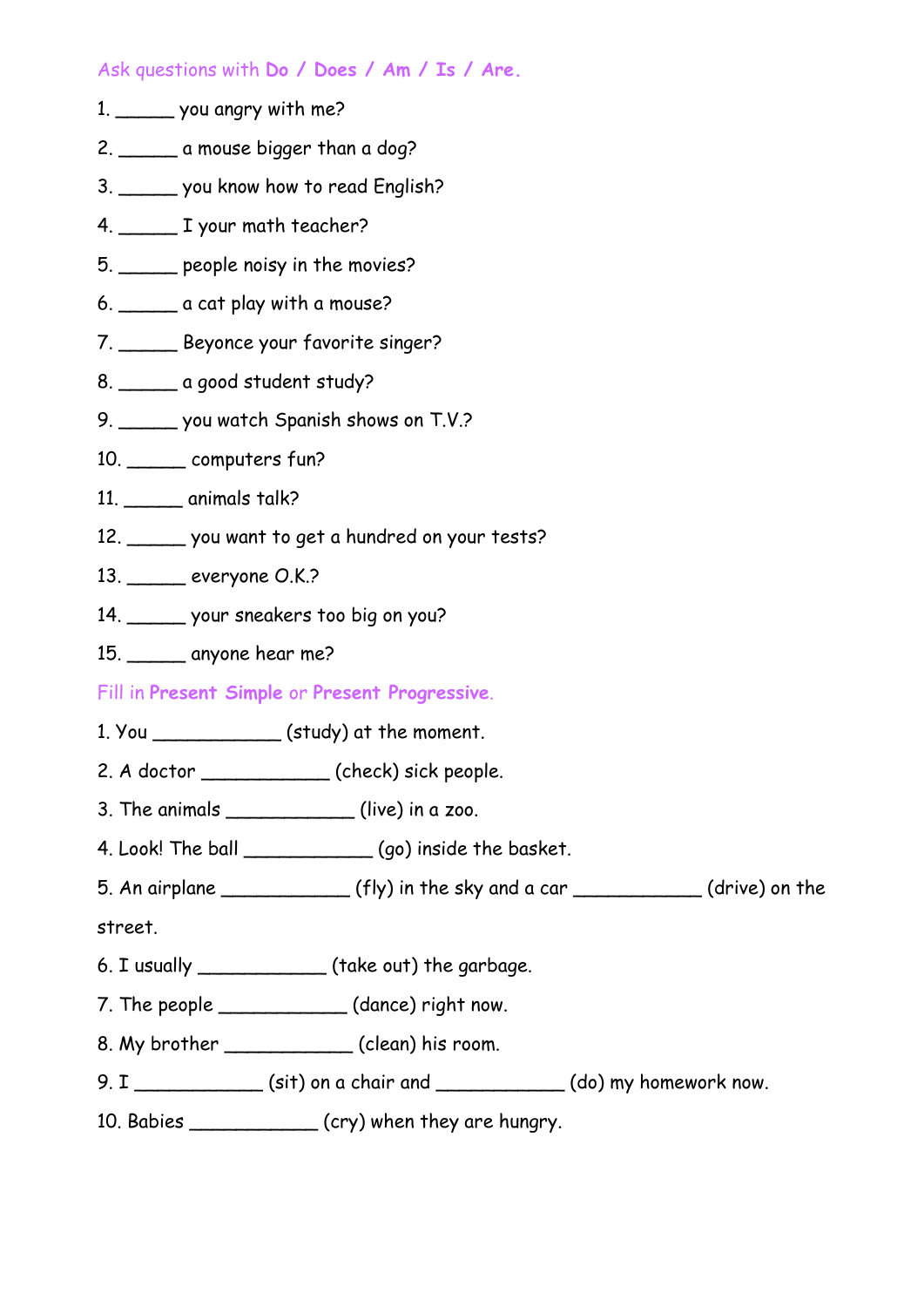#### Past Simple- Regular

A). Write the verbs in the Past Tense.

| 1. wait -      |                                                                                                                                                                                                                                      | 11. $fix -$ |                             |
|----------------|--------------------------------------------------------------------------------------------------------------------------------------------------------------------------------------------------------------------------------------|-------------|-----------------------------|
|                | 2. change - $\frac{1}{2}$                                                                                                                                                                                                            |             | 12. plan -                  |
| 3. bake -      |                                                                                                                                                                                                                                      |             |                             |
| $4. rub -$     |                                                                                                                                                                                                                                      |             |                             |
| 5. walk -      |                                                                                                                                                                                                                                      |             |                             |
| $6.$ enter $-$ | <u> 1980 - Jan Barbara Barbara, maso a popular popular e popular de la propia de la propia de la propia de la propia de la propia de la propia de la propia de la propia de la propia de la propia de la propia de la propia de </u> |             |                             |
| 7. need -      |                                                                                                                                                                                                                                      |             | 17. chew - $\qquad \qquad$  |
| 8. play -      |                                                                                                                                                                                                                                      |             | 18. visit - $\qquad \qquad$ |
| 9. die -       |                                                                                                                                                                                                                                      |             | 19. work - ________________ |
| $10.$ stop -   |                                                                                                                                                                                                                                      | 20. clean - |                             |
|                |                                                                                                                                                                                                                                      |             |                             |

B). Fill in the verb in the Past Tense.

- 1. We \_\_\_\_\_\_\_\_\_\_\_\_ (wait) for the bus a long time **yesterday**.
- 2. My dog \_\_\_\_\_\_\_\_\_\_\_\_ (chew) my dress **last week**.
- 3. I \_\_\_\_\_\_\_\_\_\_\_\_ (listen) to my new CD **an hour ago**.
- 4. They \_\_\_\_\_\_\_\_\_\_\_\_ (plan) a surprise party **last lesson**.
- 5. You \_\_\_\_\_\_\_\_\_\_\_\_ (clean) your room **a few days ago**.

C). Write the base form of the verb.

| 1. $\mathsf{copied}$ - | 6. clapped -   |
|------------------------|----------------|
| 2. hugged -            | $7.$ hoped $-$ |
| $3.$ smiled $-$        | 8. looked -    |
| 4. enjoyed -           | 9. lived -     |

5. answered - \_\_\_\_\_\_\_\_\_\_\_ 10. decided - \_\_\_\_\_\_\_\_\_\_\_

#### **A). Fill in the verb in Present Progressive.**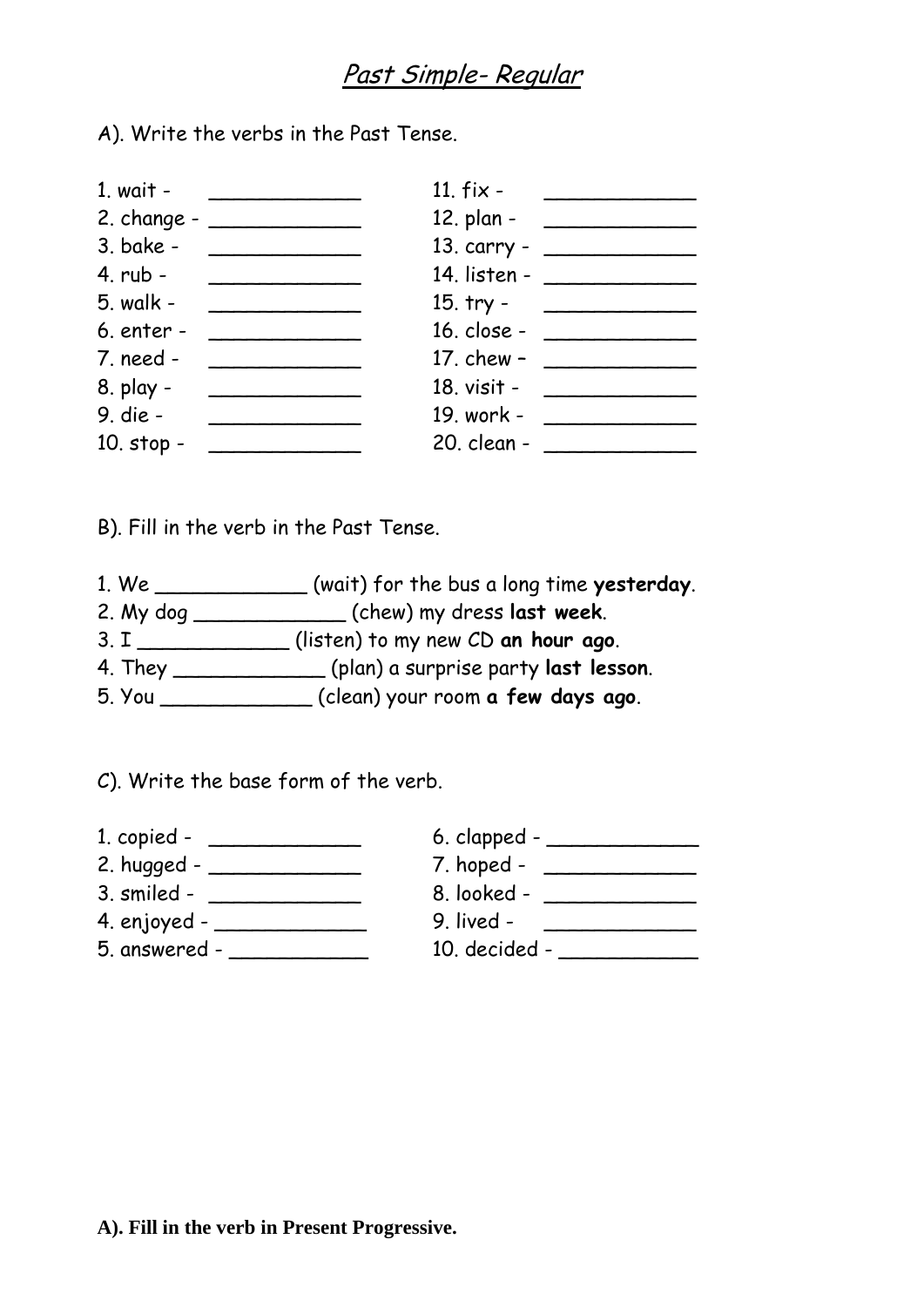- 1. Look! The girl \_\_\_\_\_\_\_\_\_\_\_ (clean) her room.
- 2. The doctor \_\_\_\_\_\_\_\_\_\_ (check) the woman.
- 3. The king \_\_\_\_\_\_\_\_\_\_\_ (talk) to the fisherman right now.
- 4. I  $(\text{put})$  on my coat at the moment.
- 5. Today, Sara and Dana  $($ wear) size 1 shirts.

#### **Fill in the verb in Present Simple.**

- 1. The moon \_\_\_\_\_\_\_\_\_\_\_\_ (go) around the earth.
- 2. I sometimes (drink) milk.
- 3. The swimming pool  $\qquad \qquad$  (open) at 9 o'clock and (close) at 18: 30 every day.
- 4. My parents and I \_\_\_\_\_\_\_\_\_\_\_\_\_\_ (live) in a big apartment.
- 5. The Olympic Games \_\_\_\_\_\_\_\_\_\_\_\_\_\_\_\_\_ (take place) every four years.

#### **Fill in the verb in Past Simple..**

1. 1. He \_\_\_\_\_\_\_\_\_\_\_\_\_ (drink) some milk yesterday. He \_\_\_\_\_\_\_\_\_\_\_\_ (not drink) water.

- 2. In July it \_\_\_\_\_\_\_\_\_\_\_\_\_\_\_\_\_\_\_\_(be) very hot.
- 3. On Saturday, I \_\_\_\_\_\_\_\_\_\_\_\_\_\_ (watch) T.V. with my friends.
- 4. He \_\_\_\_\_\_\_\_\_\_\_\_\_\_ (forget) my birthday last year.
- 5. Sara and Ron \_\_\_\_\_\_\_\_\_\_\_\_\_\_ (drive) to Eilat last week.

#### **Fill in the verb in Future tense.**

- 1. Tomorrow, we  $\frac{1}{\sqrt{1-\frac{1}{\sqrt{1-\frac{1}{\sqrt{1-\frac{1}{\sqrt{1-\frac{1}{\sqrt{1-\frac{1}{\sqrt{1-\frac{1}{\sqrt{1-\frac{1}{\sqrt{1-\frac{1}{\sqrt{1-\frac{1}{\sqrt{1-\frac{1}{\sqrt{1-\frac{1}{\sqrt{1-\frac{1}{\sqrt{1-\frac{1}{\sqrt{1-\frac{1}{\sqrt{1-\frac{1}{\sqrt{1-\frac{1}{\sqrt{1-\frac{1}{\sqrt{1-\frac{1}{\sqrt{1-\frac{1}{\sqrt{1-\frac{1}{\sqrt{1-\frac{1}{\sqrt{1-\frac{1}{\$
- 2. Next week, I \_\_\_\_\_\_\_\_\_\_\_\_\_\_\_\_ (go) to Greece.
- 3. The teacher \_\_\_\_\_\_\_\_\_\_\_\_\_\_\_\_\_\_\_ (return) the test in a few days.
- 4. The bus \_\_\_\_\_\_\_\_\_\_\_\_\_\_\_\_ (stop) here in 10 minutes.
- 5. Sarit (play) in the tennis team this year.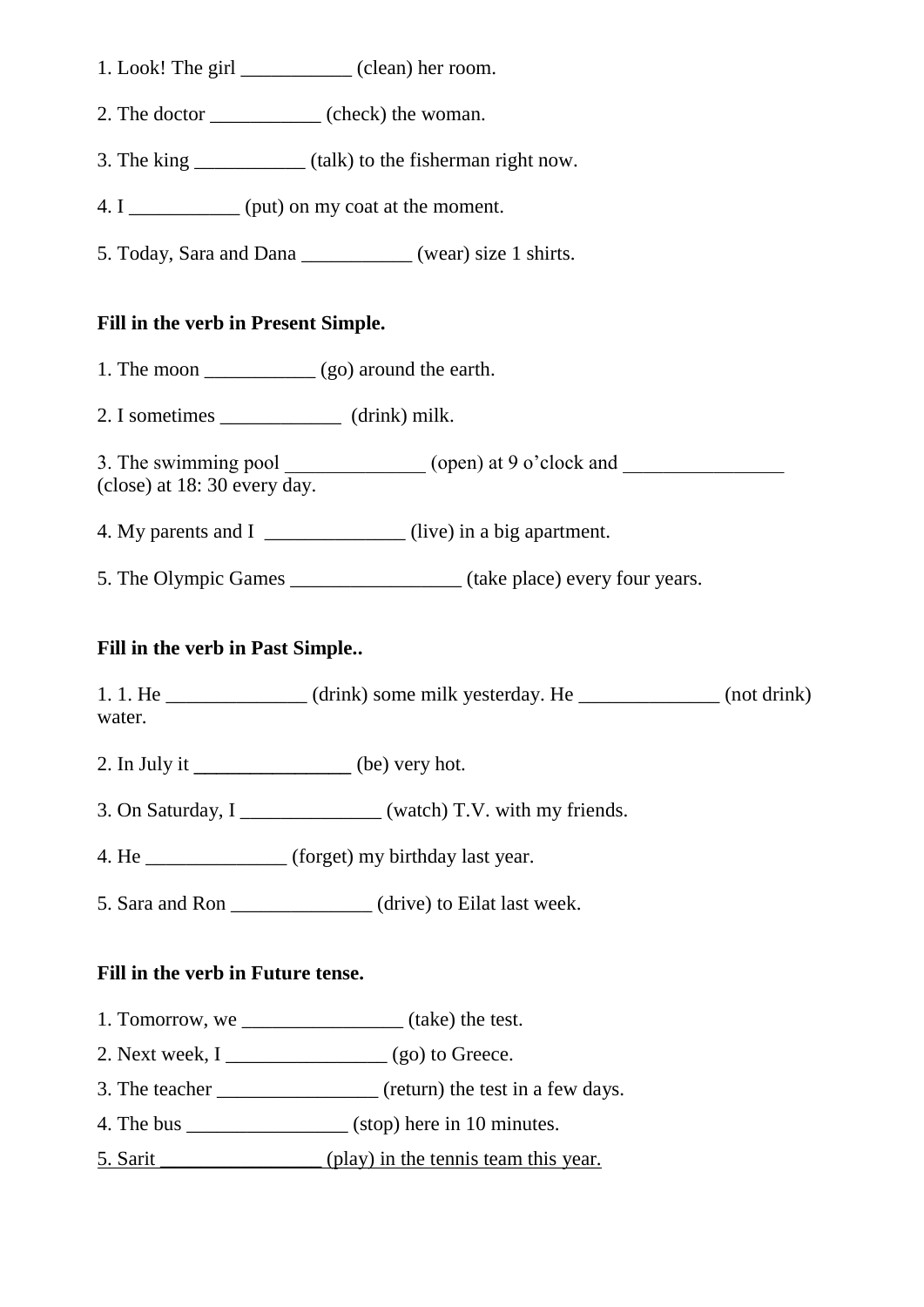#### **PAST SIMPLE**

|                   | 1. Dor _____________________ (go) to the Dead Sea last week.                |  |
|-------------------|-----------------------------------------------------------------------------|--|
|                   | 2. Daniel _______________(know) many English words.                         |  |
|                   | 3. We ______________________(turn on) the AC a minute ago.                  |  |
|                   | 4. I _______________ (bring) pens and pencils to school this morning.       |  |
|                   | 5. The teacher ______________________ (try) to help us improve our English. |  |
|                   | C). Write the sentences and questions in past simple.                       |  |
|                   | * He ______________ (buy) <b>his shirt</b> at the mall yesterday.           |  |
| $\left( -\right)$ |                                                                             |  |
| (Y/N?)            |                                                                             |  |
| $(Wh-?)$          |                                                                             |  |
| $\left( -\right)$ | * The kids _______________ (have) an English test last week                 |  |
| (Y/N?)            |                                                                             |  |
| $(Wh-?)$          |                                                                             |  |
| $\left( -\right)$ | * My parents ______________ (be) very happy with me <b>yesterday</b> .      |  |
| (Y/N?)            |                                                                             |  |
| $(Wh-?)$          |                                                                             |  |

٦